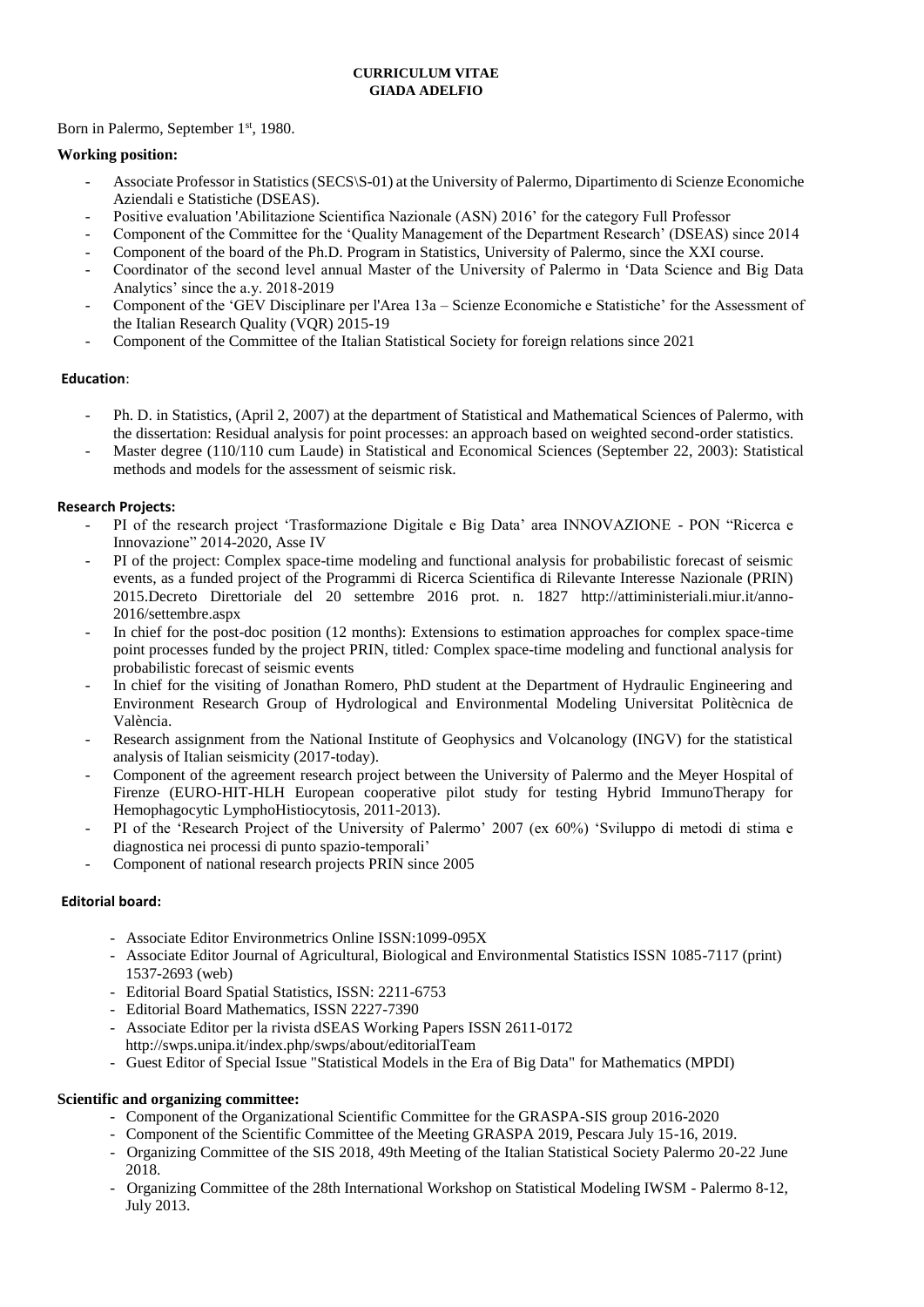### **Organization of sessions in conferences:**

- 'Complex spatio-temporal processes and functional data' at the SIS 2018 the 49<sup>th</sup> Meeting of the Italian Statistical Society will be held in Palermo in 2018, June 20-22.
- 'Complex space-time modeling and functional analysis for probabilistic forecast of seismic events' at the 27th Annual TIES Conference joint with GRASPA 2017, Bergamo, Italy, 24-27 July, 2017.
- 'Advanced space-time models and functional analysis for seismic monitoring' at the SIS 2017- STATISTICS AND DATA SCIENCE: NEW CHALLENGES, NEW GENERATIONS, University of Florence, 28-30 June 2017
- 'Uncertainty, risk and forecasting: perspectives and new methods for complex processes' at the Meeting of the Italian Statistical Society, "Smart Statistical Methods for Smart Applications", Milano 2019, June 19-21.
- 'Complex space-time processes and probabilistic forecast of seismic events' Meeting GASPA, Pescara 2019, July 15-16.
- 'Extremes and Rare Events in Complex Systems' 50th Meeting of the Italian Statistical Society, University Of Pisa June 21, 2021 – June 25, 2021

## **External Reviewer for projects and PhD thesis**

- PhD committee of the program in 'Statistica e Matematica per la Finanza Curriculum Statistica' XXX course, University Milano Bicocca a.y.2017/2018.
- External Reviewer for the PhD in Statistics of the Universitat de València, student Adina Alexandra Iftimi, tutors Ottmar Cronie, Francisco Martinez Ruiz and Francisco Montes Suay, a.y. 2017-2018.
- External Reviewer for a project of the 2019 FONDECYT Regular Competition, for National Fund for Scientific and Technological Development (FONDECYT) of the Chilean National Commission for Scientific and Technological Research (CONICYT).
- Evaluation Committee for the PhD thesis titled 'Analysis of Structural Characteristics and Extremal Behavior of Transformed Spatio-temporal Processes' by José Romero (tutor José Angulo) for the Doctoral Program in Mathematical and Applied Statistics at the University of Granada, July 2020.
- External Reviewer and Evaluation Committee for the PhD thesis 'Modèles De Processus Ponctuels Pour Des Données Spatio-Temporelles Complexes' by RAEISI Morteza for the Doctorat in Mathématiques Appliquées à l'Université d'Avignon, September 2021.

# **Invited Talks:**

- "Space-time Point Processes semi-parametric estimation with predictive measure information" at the Joint METMA VII and GRASPA14 Workshop, Torino (10-12 September 2014)
- "ETAS model estimation with predictive measure" at DAMES 2014, Milano (6-8 October 2014).
- "Full nonparametric estimate of space-time ETAS model" at the 9th [Workshop on Statistical Seismology,](https://statsei9.quake.gfz-potsdam.de/doku.php?id=start) Potsdam (Germany, 14-19 June 2015).
- 'Space-time FPCA Algorithm for clustering of multidimensional curves' at the 48th Scientific Meeting of the Italian Statistical Society, Salerno, 8-10 June, 2016.
- 'Some extensions in space-time LGCP: application to earthquake data' at the 17th Conference of the Applied Stochastic Models and Data Analysis International Society, London (UK), 6-9 June 2017.
- "Default contagious risk assessment though space-time point processes" for the session Invited [Financial](https://events.rss.org.uk/rss/system/proweb/start.csp?pageID=39175)  [Risk modeling](https://events.rss.org.uk/rss/system/proweb/start.csp?pageID=39175) at the Royal Statistical Society 2017, Glasgow (UK), 4-7 September, 2017
- Default-contagion risk assessment through Space-time Point Processes (May 22, 2017). Department of Economics and Management, University of Pavia
- 'A new method for curves clustering in general dependence models' (Sottile G, Adelfio G) at the 1st [CRoNoS](http://www.cronosaction.com/) Workshop on Multivariate Data and Software, Limassol, Cyprus, 3-5 April 2018
- 'Weighted local second-order statistics for complex spatiotemporal point processes' (Adelfio G, Siino M, Mateu J, Rodríguez-Cortés F) at the 32nd Edition of the European Meeting of Statisticians, Palermo, 22-26 July 2019
- Some properties of local weighted second-order statistics for spatio-temporal point processes (March 23, 2021). Dipartimento di Scienze Ambientali, Informatica e Statistica - DAIS Università Ca' Foscari Venezia

## **International research:**

- Visiting (January-July, 2006) at the Department of Statistics at the University of California Los Angeles (UCLA) to carry out a research activity under collaborating with prof. Frederic Paik Schoenberg.
- Invited to visit (February-March, 2007) the Institute of Statistical Mathematics (ISM) in Tokyo Japan, to carry out a post-doc research activity working with prof. Yoshiko Ogata.
- Invited for visiting (January-April, 2009) the School of Mathematics, Statistics and Operations Research of Victoria University in Wellington – New Zealand, working with prof. David Vere- Jones and staff of the School of Geography, Environment and Earth Sciences.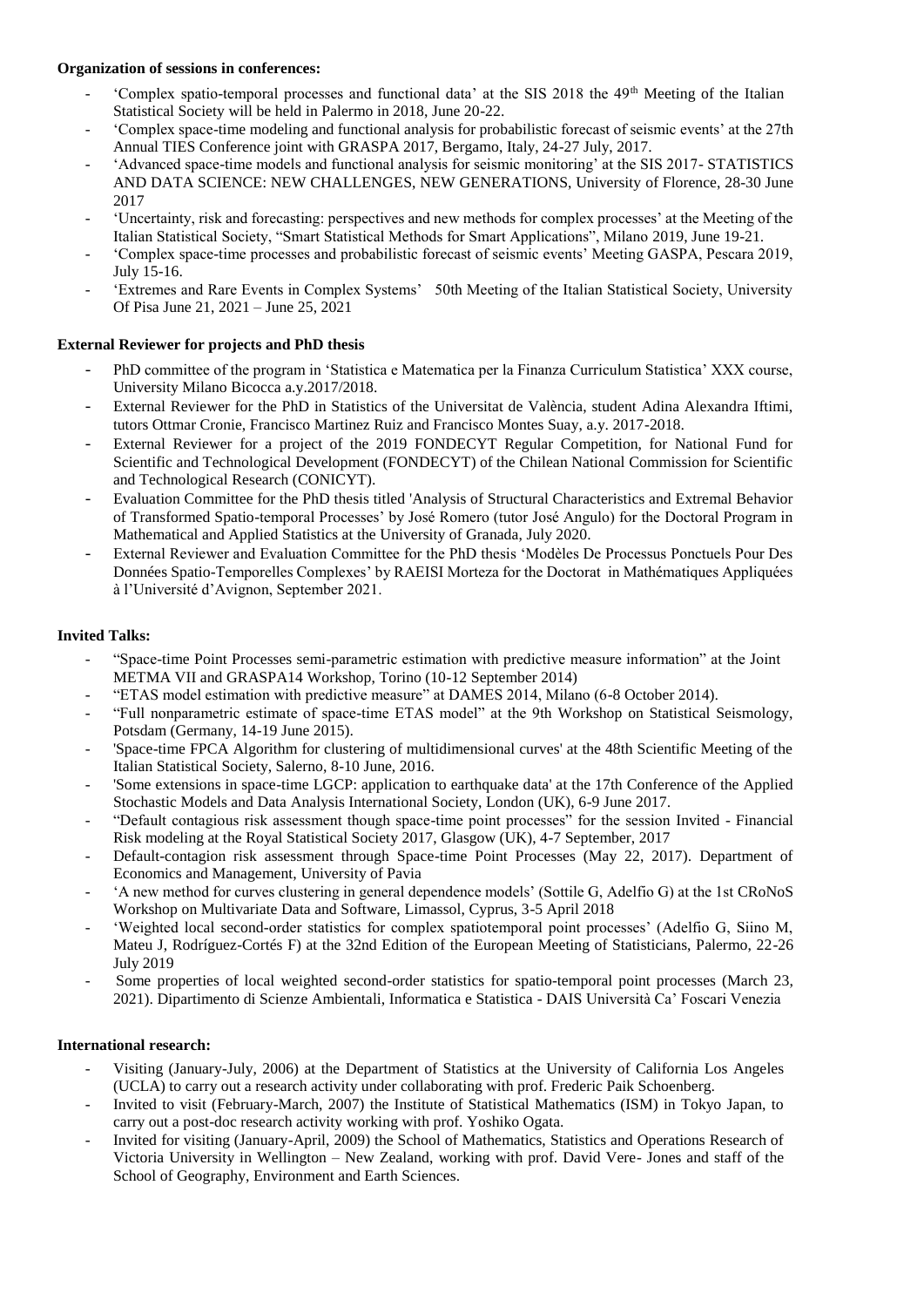#### **Main Teaching activity:**

- Statistics for the degree courses in Engineering and in Mathematics at the University of Palermo.
- Stochastic processes for the master course in Statistics and Data Science at the University of Palermo.
- Probability and Stochastic processes for the master course in Economic and Financial Sciences at the University of Palermo.
- Informatics and Statistics for a master course in Geo-resources, environment and archaeometric applications at the University of Palermo.
- Geostatistics for a [master course of the Faculty of Sciences](http://www.scienze.unipa.it/geologiaapplicazioniterritorio/) at the University of Palermo.
- Statistics applied to ecological systems for a [master course of the Faculty of Sciences](http://www.scienze.unipa.it/geologiaapplicazioniterritorio/) at the University of Palermo.
- Introduction to Space-time Point Processes for the Ph.D. course in Statistics at the University of Palermo
- Using software R for research in statistics of the School of the Italian Statistical Society (SIS) 2009.
- Data analysis in R: introduction and application of the School of the Italian Statistical Society (SIS) 2012.

#### **Memberships:**

SIS (Italian Statistical Society), CLADAG (CLAssification and Data Analysis Group), TIES (The International Environmetrics Society), GRASPA (Research Group for Statistical Applications in environmental Problems)

#### **List of main papers:**

- Adelfio, G., Chiodi, M., De Luca, L., Luzio, D., Vitale, M. (2006) Southern-Tyrrhenian seismicity in spacetime-magnitude domain. Annals of Geophysics, vol. 49, n. 6, pp.1245-1257 ISSN: 1593-5213
- Adelfio, G., Chiodi, M. (2009) Second-order diagnostics for space-time point processes with application to seismic events, Environmetrics, vol. 20, pp. 895–911. ISSN 1180-4009. DOI: 10.1002/env.961
- Adelfio, G., Schoenberg, F. P. (2009) Point process diagnostics based on weighted second-order statistics and their asymptotic properties. Annals of the Institute of Statistical Mathematics, vol. 61 (4) pp. 929-948. ISSN 0020-3157. DOI: 10.1007/s10463-008-0177-1
- Giunta, G., Luzio, D., Agosta, F., Calò, M., Di Trapani, F., Giorgianni, A., Oliveti, E., Orioli, S., Perniciaro, M., Vitale, M., Chiodi, M., Adelfio, G. (2009). An integrated approach to the relationships between tectonics and seismicity in northern Sicily and southern Tyrrhenian. Tectonophysics vol. 476, pp. 13–21 ISSN 0040- 1951.
- Adelfio, G., Ogata, Y. (2010) Hybrid kernel estimates of space-time earthquake occurrence rates using the Etas model. Annals of the Institute of Statistical Mathematics 62, 1, pp.127-143. ISSN 0020-3157.
- Adelfio, G., Chiodi, M. (2010) Diagnostics for nonparametric estimation in space-time seismic processes. Journal of Environmental Statistics, vol. 1 (2). ISSN 1945-1296 <http://www.jenvstat.org/v01/i02/paper>
- Adelfio, G. (2010). Kernel estimation and display of a five-dimensional conditional intensity function. Nonlinear Processes in Geophysics, vol. 17, pp. 237-244. ISSN: 1023-5809
- Muggeo, V. M. R. and Adelfio, G. (2011). Efficient change point detection for genomic sequences of continuous measurements. Bioinformatics, vol. 27, pp. 161-166. ISSN 1367-4803 doi: 10.1093/bioinformatics/btq647
- Marcon, G., Adelfio, G., Chiodi, M. (2011) Gamma kernel intensity estimation in temporal point processes. Communication in Statistics- Simulation and Computation, 40, 8, pp. 1146-1162. ISSN: 0361-0918. DOI: 10.1080/03610918.2011.563158
- Chiodi, M., Adelfio, G., (2011) Forward Likelihood-based predictive approach for space-time processes. Environmetrics, vol. 22 (6), pp. 749–757.
- Adelfio, G., Chiodi, M., D'Alessandro, A. and Luzio, D. (2011) FPCA algorithm for waveform clustering. Journal of Communication and Computer, vol. 8(6):494-502. ISSN 1548-7709
- Adelfio, G. (2012) Change-points detection for variance piecewise constant models. Communications in Statistics - Simulation and Computation, 41:4, 437-448. ISSN 0361-0918. DOI: 10.1080/03610918.2011.592248
- Adelfio, G., Chiodi, M., D'Alessandro, A., Luzio, D., D'Anna, G., Mangano, G. (2012) Simultaneous seismic wave clustering and registration. Computers & Geosciences 44, 60–69. ISSN: 0098-3004. DOI: 10.1016/j.cageo.2012.02.017
- Di Leonardo, R., Adelfio G, Bellanca A; Chiodi M, Mazzola S (2014). Analysis and assessment of trace element contamination in offshore sediments of the Augusta Bay (SE Sicily): A multivariate statistical approach based on canonical correlation analysis and mixture density estimation approach. Journal of Sea Research 85, 428-442
- Adelfio G, Boscaino G, Capursi V (2014) A new indicator for higher education student Performance. Higher education 68, 653–668 DOI 10.1007/s10734-014-9737-x
- Adelfio, G., Chiodi, M. (2015) Alternated estimation in semi-parametric space-time branching-type point processes with application to seismic catalogs. Stochastic Environmental Research and Risk Assessment: Volume 29, Issue 2, 443-450